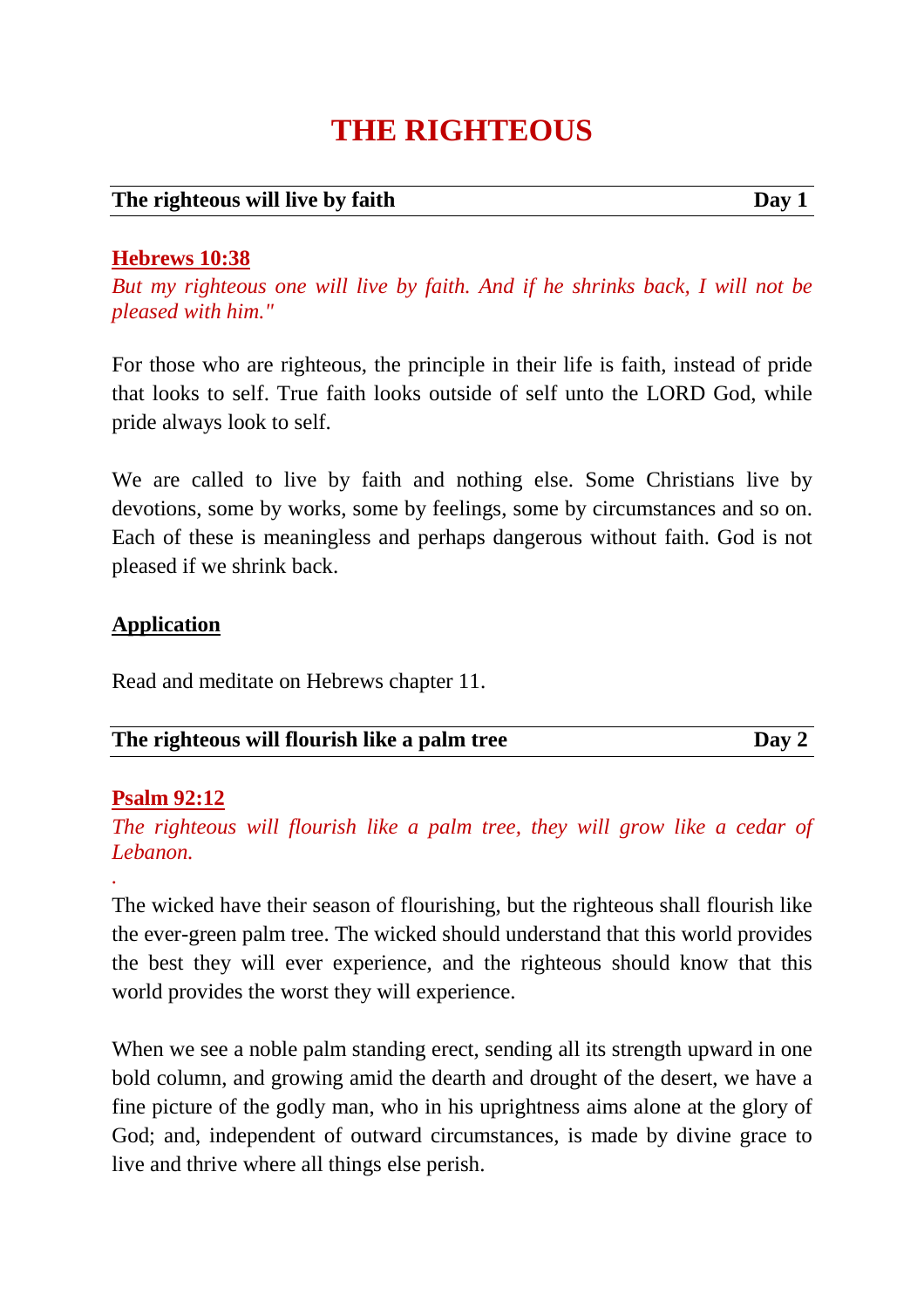The cedar trees of Lebanon were known for their size, strength, durability, beauty, and usefulness. The blessings to come upon the righteous bring the same attributes.

## **Application**

Think about few worst situation you faced in life and praise God for his blessings because you were righteous.

| The righteous will hold to their ways | Day 3 |
|---------------------------------------|-------|

#### **Job 17:9**

*Nevertheless, the righteous will hold to their ways, and those with clean hands will grow stronger.*

In this scripture, Job added a final, emphatic point, declaring the victory of the righteous. Even in his crisis, he had flashes of faith that lit up the night of his misery.

This victory comes in endurance, as the righteous will hold to his way. Job would himself experience this victory as he endured through his severe and long season of crisis.

This victory comes in progression, as he who has clean hands will be stronger and stronger. Job's situation did not get better in an instant. There were flashes of inspiration and clarity, but overall God brought him through the crisis in a prolonged experience.

## **Application**

What are some key convictions according to you a righteous person need to have? List down those and pray through it that God can lead you powerfully.

| The memory of the righteous will be a blessing | $\bf{D}$ ay 4 |
|------------------------------------------------|---------------|
|------------------------------------------------|---------------|

## **Proverbs 10:7**

*The memory of the righteous will be a blessing, but the name of the wicked will rot.*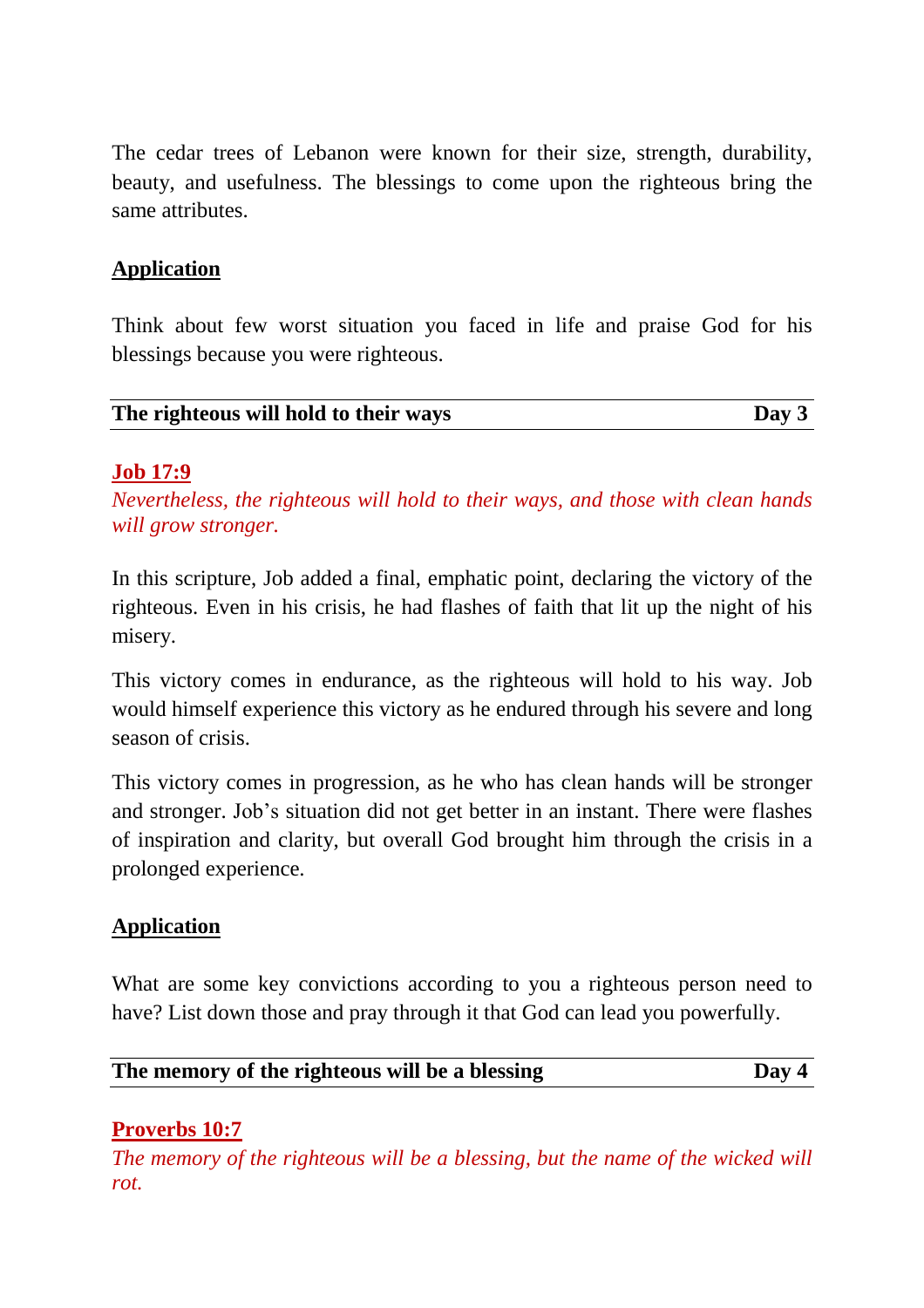So far as this world is concerned, every one of us will soon cease to be a man, and be no more than a memory. Every man leaves behind him some kind of a memory; and it depends entirely on what the man has been as to what the memory shall be. There are memories that do rot; those that dwell on them, and take a delight in them.

However short life may be, it is long enough for a man to do something that will leave a memory in the world which, when he is gone, shall be a blessing to other men. Every man and woman can choose if they will be remembered to praise or remembered to shame.

## **Application**

What do you think people can talk about you? What are some changes that you have to make to make it a blessing memory? Pray through it.

| The righteous will never be uprooted | Day 5 |
|--------------------------------------|-------|
|                                      |       |

## **Proverbs 10:30**

*The righteous will never be uprooted, but the wicked will not remain in the land.*

God's righteous men and women have a wonderful future to look forward to, secure and immoveable. They may be hard pressed on every side, but not crushed; perplexed, but not in despair; persecuted, but not abandoned; struck down, but not destroyed (2 Corinthians 4:8).

Righteous shall never be removed from the love of God, out of the hands of Christ and out of the family of God. Who shall separate us from the love of Christ? Shall trouble or hardship or persecution or famine or nakedness or danger or sword? (Romans 8:35)

## **Application**

Pray through all your hardships / persecutions you are facing in your life.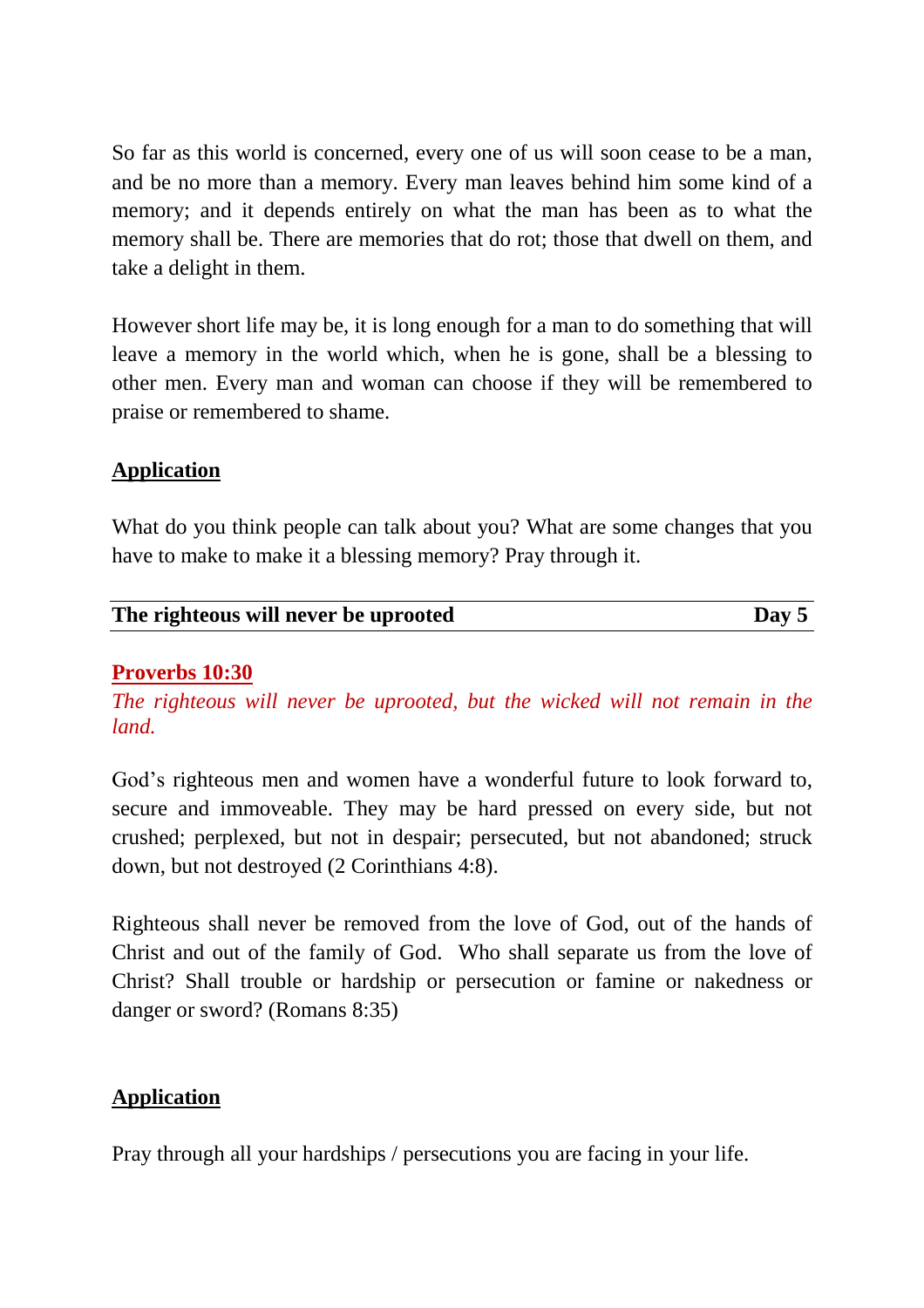## **1 Peter 3:12**

*For the eyes of the Lord are on the righteous and his ears are attentive to their prayer, but the face of the Lord is against those who do evil."*

The righteous man ever attracts the Divine notice, and wherever he is, there is the ear of God; for, as every righteous man is a man of prayer, wherever he prays, there is the ear of God, into which the prayer, as soon as formed, enters.

He is continually under God's notice and his care; God continually watches for him and watches over him, and he is under his constant protection.

For the eyes of the LORD range throughout the earth to strengthen those whose hearts are fully committed to him. (2 Chronicles 16:9)

## **Application**

Take time to thank God for his attention towards you. Remember all your answered prayers and give thanks to God.

| The prayer of a righteous man is powerful and effective |  | Day 7 |
|---------------------------------------------------------|--|-------|
|                                                         |  |       |

## **James 5:16**

*Therefore confess your sins to each other and pray for each other so that you may be healed. The prayer of a righteous man is powerful and effective.*

When God designs to do some particular work in his Church he pours out on his followers the spirit of grace and supplication; and this he does sometimes when he is about to do some special work for an individual.

When such a power of prayer is granted, faith should be immediately called into exercise, that the blessing may be given: the spirit of prayer is the proof that the power of God is present to heal. Long prayers give no particular evidence of Divine inspiration.

#### **Application**

Share your life with someone and pray with them.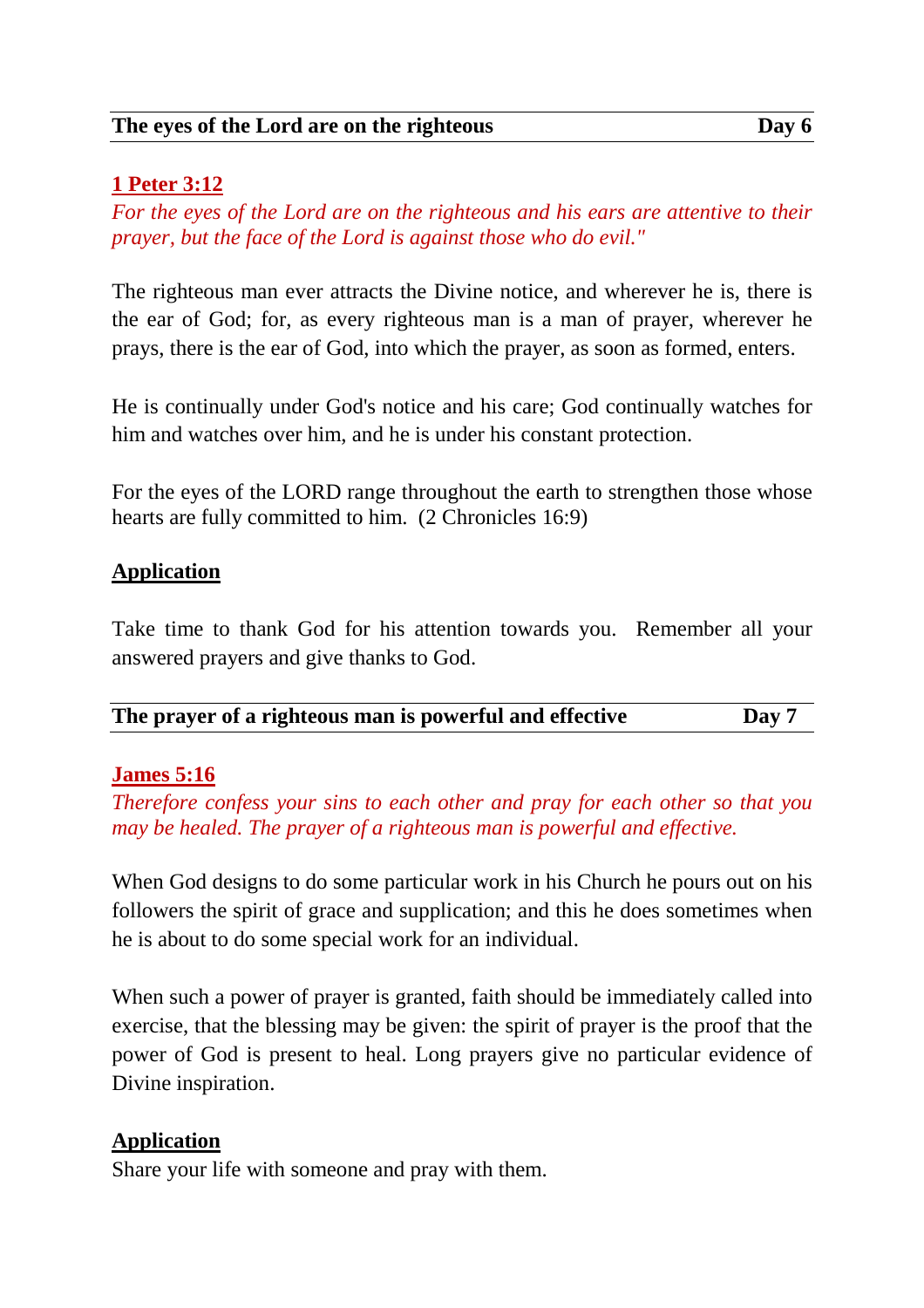#### **The Righteous are taken away to be spared from evil Day 8**

## **Isaiah 57:1**

*.*

.

*The righteous perish, and no one ponders it in his heart; devout men are taken away, and no one understands that the righteous are taken away to be spared from evil.*

Carrying on the rebuke of Judah's leaders from the previous chapter, the LORD speaks to the persecution of the righteous. Though the righteous were ignored and persecuted by the wicked leaders of Judah, God would not forsake them. When they perished, when merciful men were taken away, God used it to bless the righteous, to take them away from evil and to allow them to enter into peace.

The godly found rest and peace, and the ungodly went into captivity, and some of them were killed. Precious in the sight of the LORD is the death of his saints. (Psalm 116:15)

## **Application**

In your prayer time, remember the people who were persecuted and were killed because of righteousness.

| The righteous man may have many troubles | Day 9 |
|------------------------------------------|-------|
|------------------------------------------|-------|

#### **Psalm 34:19**

*A righteous man may have many troubles, but the LORD delivers him from them all;*

The life of faith and obedience will not exempt the child of God from trouble. If we trust God and call on Him, the Lord can see us through our troubles and make them a blessing to us.

The assurance is that God is near us when our hearts are broken and our spirits are crushed, whether we feel like it or not. This is not a promise with conditions attached to it; it is a fact. Blessed are those who are persecuted because of righteousness, for theirs is the kingdom of heaven. (Matthew 5:10)

## **Application**

What is troubling your heart today? What do you want God to do about those troubles? Pray for a surrendering heart to God's will.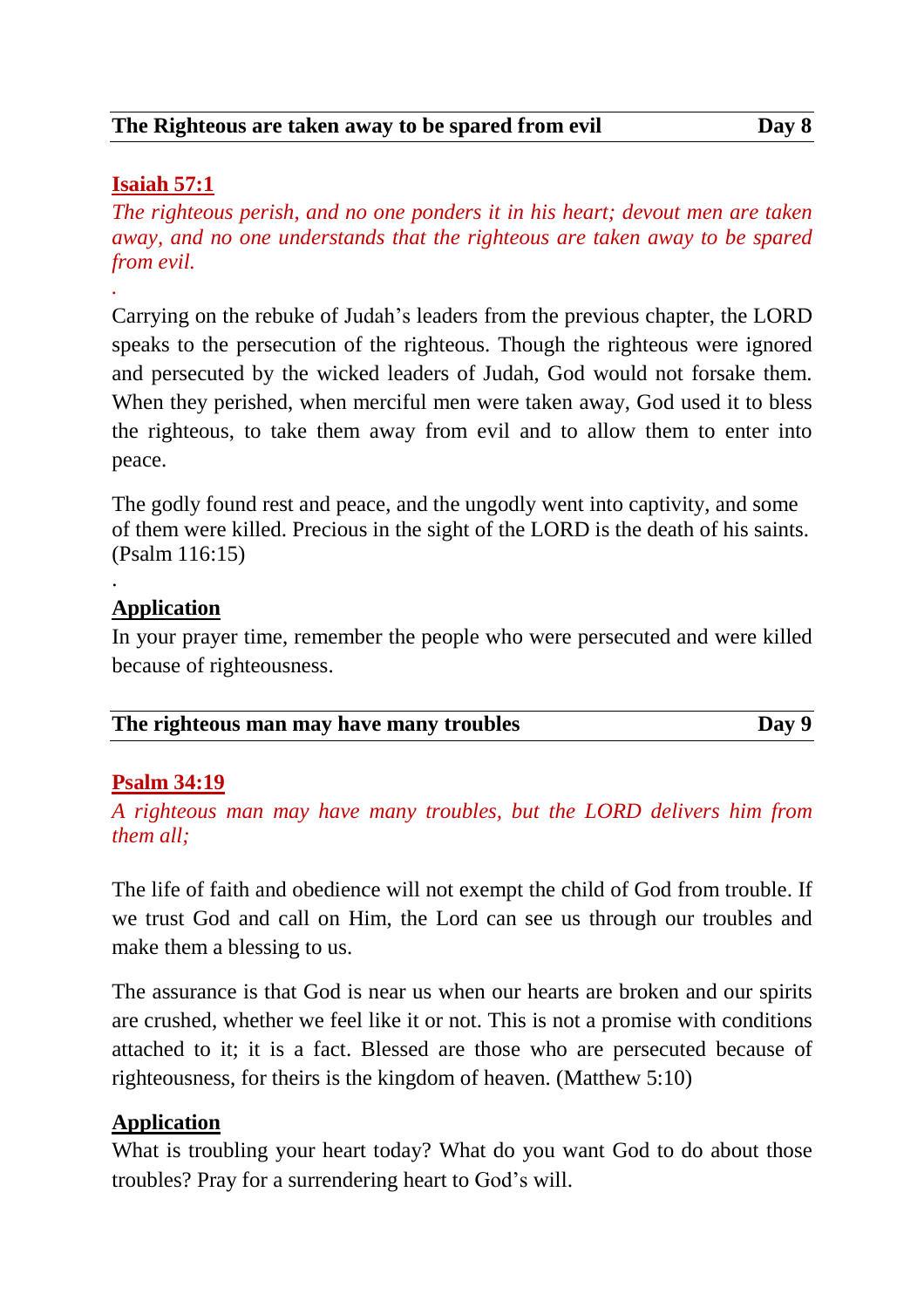#### **Proverbs 15:6**

*The house of the righteous contains great treasure, but the income of the wicked brings them trouble.*

The treasure in the house of the righteous isn't only material; the greater treasure is spiritual. Every righteous man is a rich man, whether he hath more or less of the things of this life.

Even what the wicked man or woman earns can be a problem. Instead of treasure, they have trouble. Though he may obtain great revenues, yet they are attended with much trouble.

#### **Application**

What kind of treasure that you are focused on? List out some spiritual treasure which you would like to posess and how you would be working towards attaining it.

| The righteous care about justice for the poor | Day $11$ |
|-----------------------------------------------|----------|
|                                               |          |

#### **Proverbs 29:7**

*The righteous care about justice for the poor, but the wicked have no such concern.*

One mark of the righteous man or woman is that they care for the poor. It is more than the response of feelings of pity; he considers the cause of the poor. It is thoughtful compassion in action.

Those who are wicked, rebellious against God and His wisdom, can't even understand such compassion. Since it doesn't directly serve their self-interest, they can't understand it. His ignorance and lack of understanding is not an intellectual defect but the expression of an evil perversion.

#### **Application**

Plan to do something for the poor.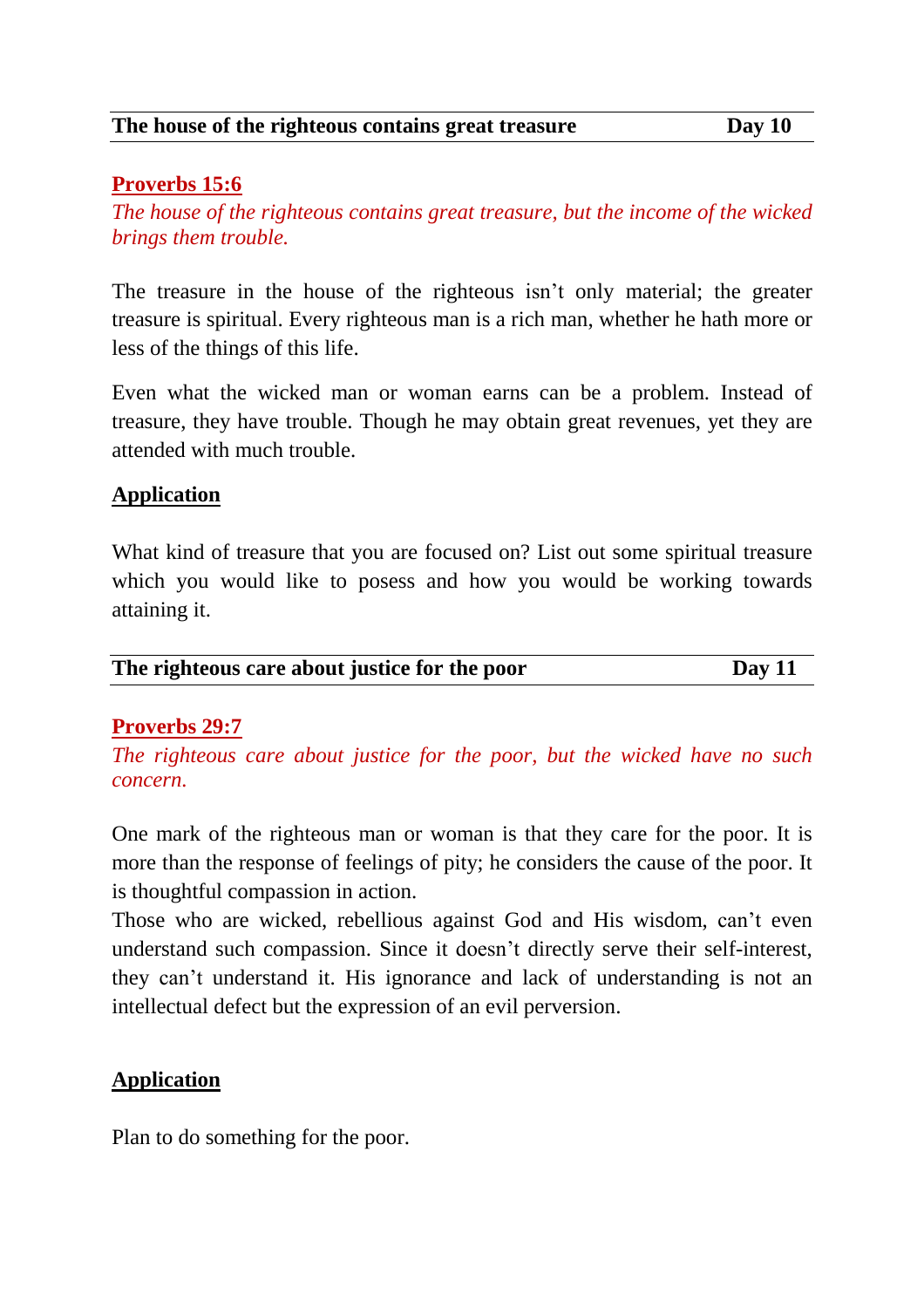## **Proverbs 10:24**

*What the wicked dreads will overtake him; what the righteous desire will be granted.*

The wicked man or woman knows that all is not right, and that their day of accountability will come. They therefore live in fear and these fears will one day come upon them.

The righteous man or woman also has a sense of what is to come, but it is rightly filled with optimism and hope. Their godly desire will be granted. The desire of the righteous ends only in good, but the hope of the wicked only in wrath. (Proverbs 11:23)

#### **Application**

List down the desires that you have and pray to God through it.

| The righteous detest the dishonest |        |
|------------------------------------|--------|
|                                    | Day 13 |
|                                    |        |

#### **Proverbs 29:27**

*The righteous detest the dishonest; the wicked detest the upright.*

If we don't detest the dishonest then we are not righteous. If we are hated because we are righteous, then those who hate us are not righteous.

The righteous hate the wicked, for they cannot stand the vile spirit and actions of the wicked; their hatred is of evil men and their evil actions. But the wicked hate the righteous for their good deeds; their hatred is of good men and good actions.

As the physician hates the disease, but loves the patient, and strives to recover him – he abhors that which is evil, perfectly hates it.

#### **Application**

Think about a person who is not doing what is right. Take time to help him/her to come out of his unrighteousness.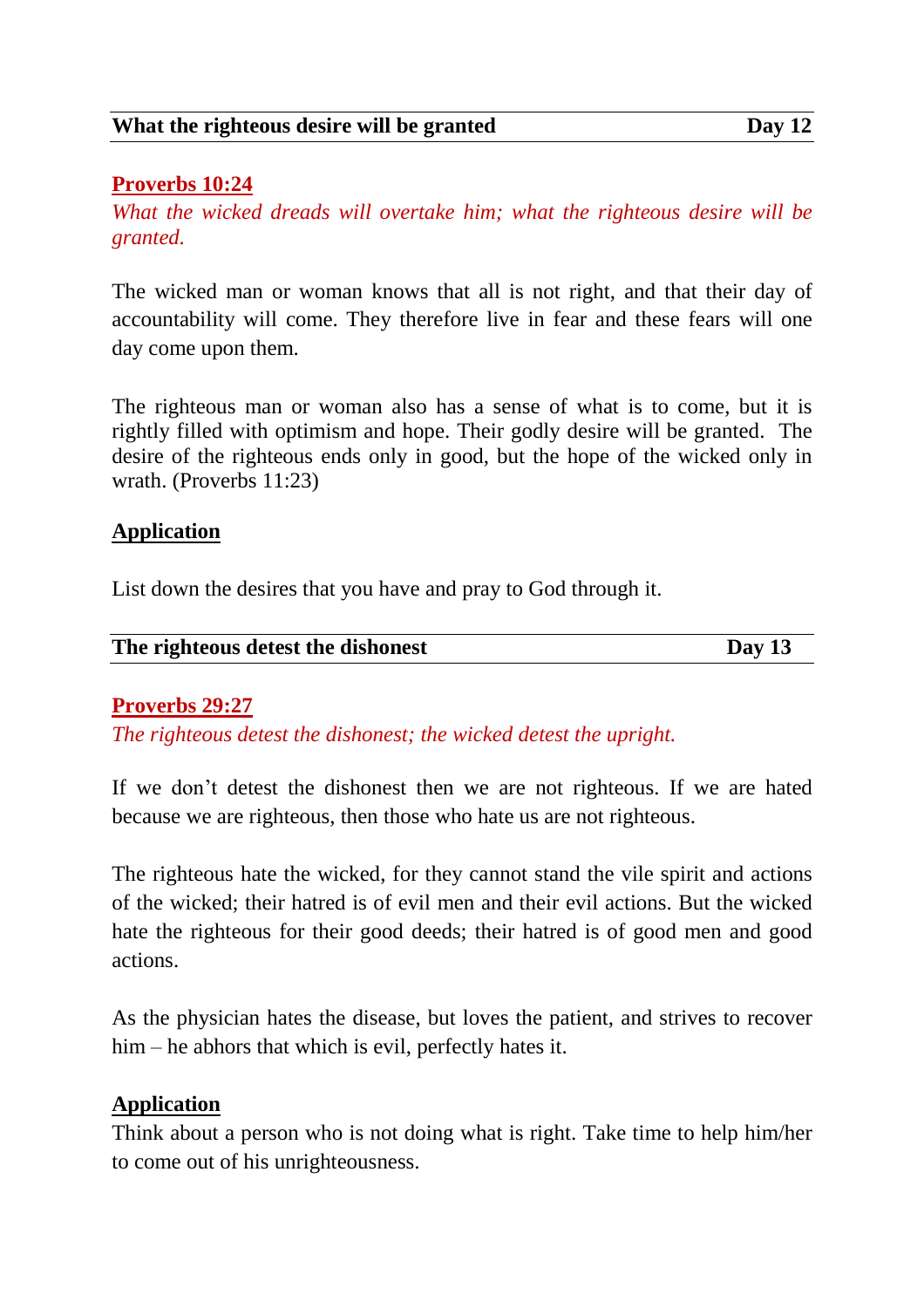## **Proverbs 11:9**

*With his mouth the godless destroys his neighbor, but through knowledge the righteous escape.*

One of the identifying marks of the hypocrite is that they destroy people with their words. Sincere love looks to build others up, not to destroy them.

God's deliverance comes to the righteous through their knowledge, both in the sense of wisdom and in the sense of personal relationship with God.

If anyone considers himself religious and yet does not keep a tight rein on his tongue, he deceives himself and his religion is worthless. (James 1:26)

## **Application**

If you have hurt anyone with your words recently, go and reconcile with them.

| The righteous eat to their hearts' content | Day $15$ |
|--------------------------------------------|----------|
|                                            |          |

## **Proverbs 13:25**

*The righteous eat to their hearts' content, but the stomach of the wicked goes hungry.*

The righteous is blessed with a sufficient competency to live upon; and he is contented with what he has, and uses it moderately; he has enough to eat, and is contented with his portion, and eats no more than sufficeth; he eats to the satisfying of his appetite, and no more; he does not indulge to luxury and excess.

But the belly of the wicked shall want; not only spiritual food, which he has no appetite for, but physical food; he shall starve in the midst of plenty, not having a heart to put that food into his mouth, and fill his belly with it.

## **Application**

Thank God for blessing you with food that you eat.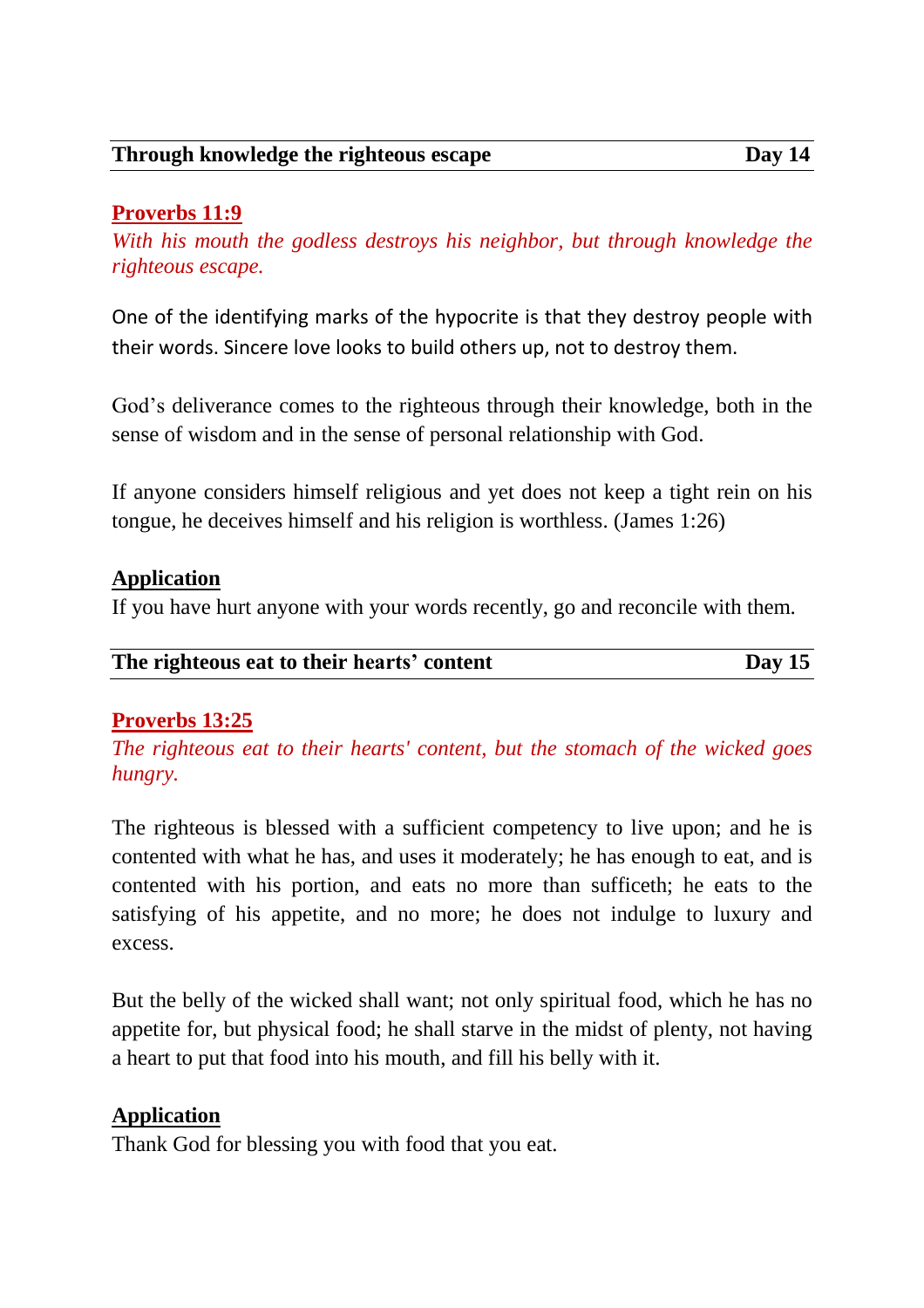#### **Proverbs 12:12**

*The wicked desire the plunder of evil men, but the root of the righteous flourishes.*

It is in the nature of the wicked to covet what others have, even if it is the plunder of evil men. In this they sin in the covetousness and the longing for what has been gained by evil men.

God's righteous men and woman don't need to covet the plunder of evil men, because they are like fruit bearing trees. This comes from their very root, from who they are.

In his days the righteous will flourish; prosperity will abound till the moon is no more. (Psalms 72:7)

#### **Application**

Share your blessings to someone / give a gift to someone.

| The righteous give generously | Day $17$ |
|-------------------------------|----------|
|-------------------------------|----------|

#### **Psalm 37:21**

*The wicked borrow and do not repay, but the righteous give generously;*

The wicked are takers, borrowing and not repaying. Partly because he will not, but mainly because he cannot. Want follows upon waste, and debt remains undischarged. Often are the wicked thus impoverished in this life.

The righteous are givers, full of mercy. He is generous and prosperous. He is not a borrower, but a giver. So far as the good man can do it, he lends an ear to the requests of need, and instead of being impoverished by what he imparts, he grows richer, and is able to do more.

#### **Application**

Anything that you have to give/pay back. Do it at the earliest.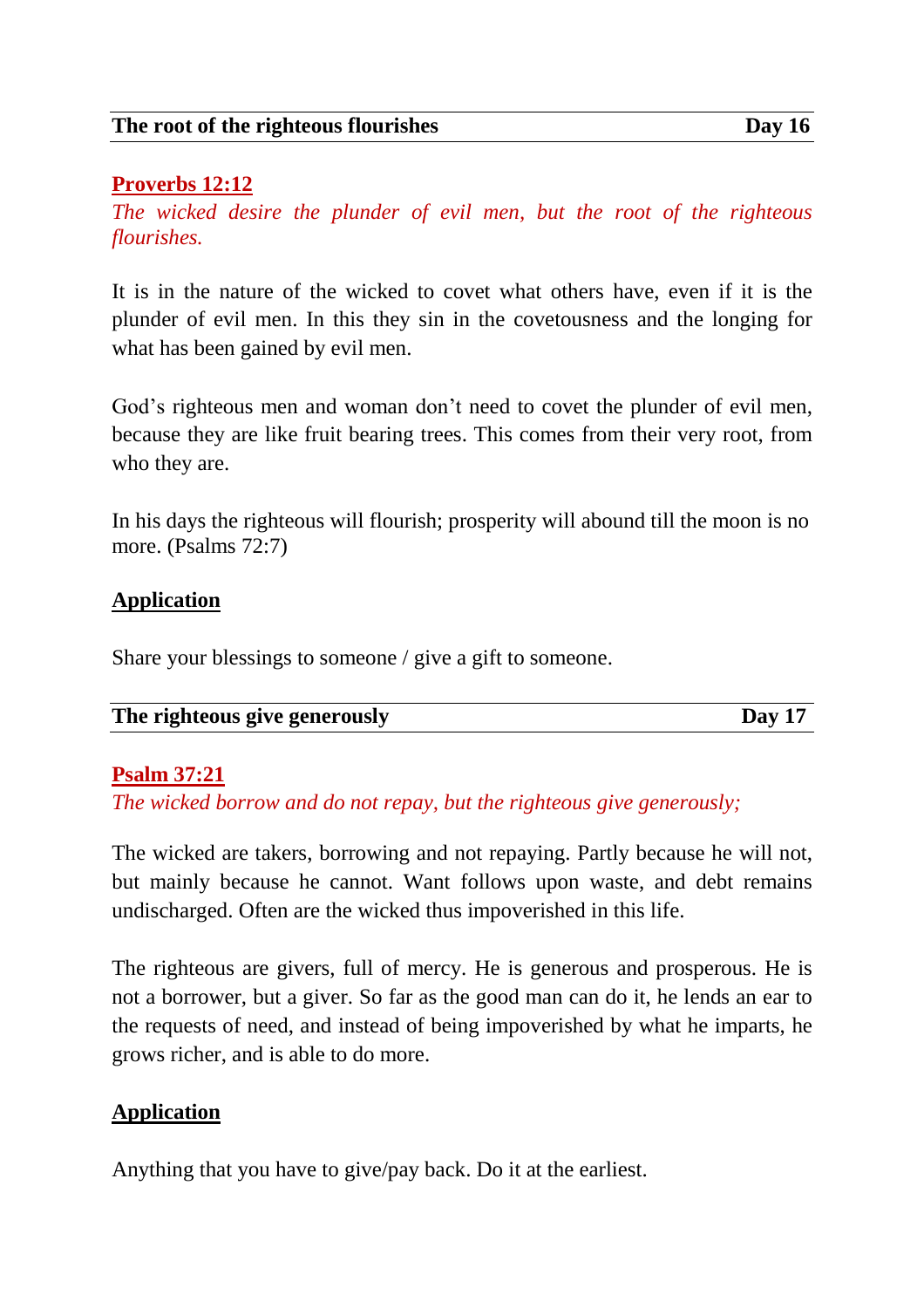## **Psalm 37:16**

*Better the little that the righteous have than the wealth of many wicked;*

Since whatever the wicked has cannot last, the little that the righteous man has is better than all that the wicked possess. A God-trusting, righteous life is the best long-term investment strategy.

His blessing can multiply a mite into a talent, but his curse will shrink a talent to a mite. A man's happiness consists not in the heaps of gold which he has in store.

## **Application**

Remember all your blessings and show your gratitude to God.

| The righteous hate what is false | Day 19 |
|----------------------------------|--------|

## **Proverbs 13:5**

*The righteous hate what is false, but the wicked bring shame and disgrace.*

The righteous man or woman doesn't just love truth and avoid the lie; they actually hate lying. Being godly, they have some of the love of the truth and hatred of the lie that God Himself has.

The wicked men and women love the lie, and this brings them shame and disgrace. The wicked are loathsome and abominable, being very corrupt in principle and practice.

#### **Application**

If we have lied recently let us rectify it.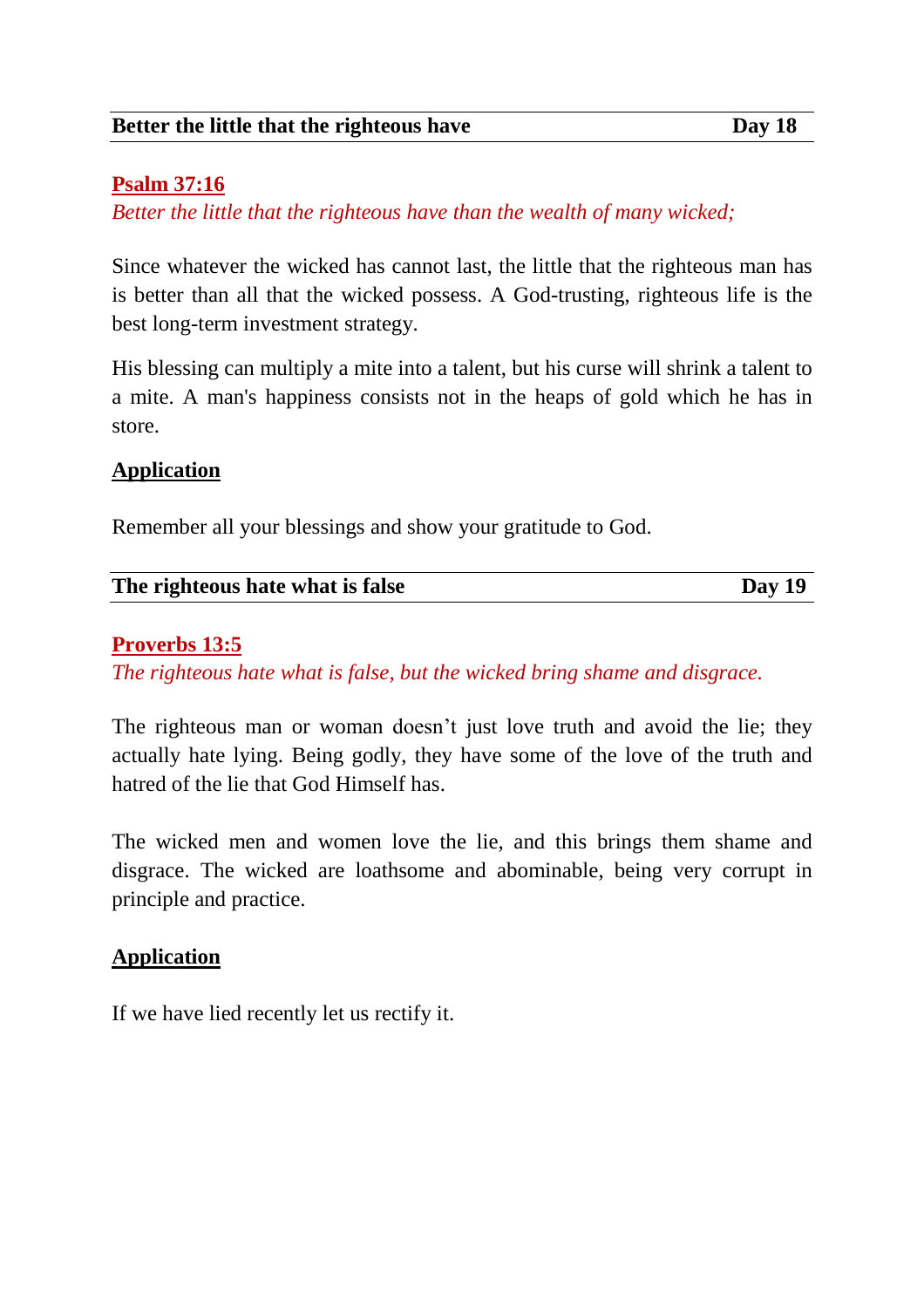## **Proverbs 10:11**

*.*

*The mouth of the righteous is a fountain of life, but violence overwhelms the mouth of the wicked.*

A righteous man or woman speaks life-giving words, most often to others and sometimes to one's self. Flowing well water is particularly precious and people gather around it. The open, benevolent speech of the righteous is just as necessary for a community, offering everyone abundant life—temporal, intellectual, moral, and spiritual.

The wicked man or woman brings harm and hurt with their words. They take away life.

## **Application**

Do your best to say positive things to whomever you meet today. Speak to them with encouraging words.

|                                                 | Day $21$ |
|-------------------------------------------------|----------|
| The righteous cares for the needs of his animal |          |

#### **Proverbs 12:10**

*A righteous man cares for the needs of his animal, but the kindest acts of the wicked are cruel.*

God cares for the animals. The righteous or godly man will also show care and compassion to his animal. There is a true sense in which the animal is his, and God gives him authority of the animal; but he is to exercise that authority with care and compassion.

The scripture teaches that a good man cares for those who provide for him, even if they are only animals. The wicked only exploit.

#### **Application**

If you have pets show extra kindness to them. If you don't have pets give food to some animal which you see frequently.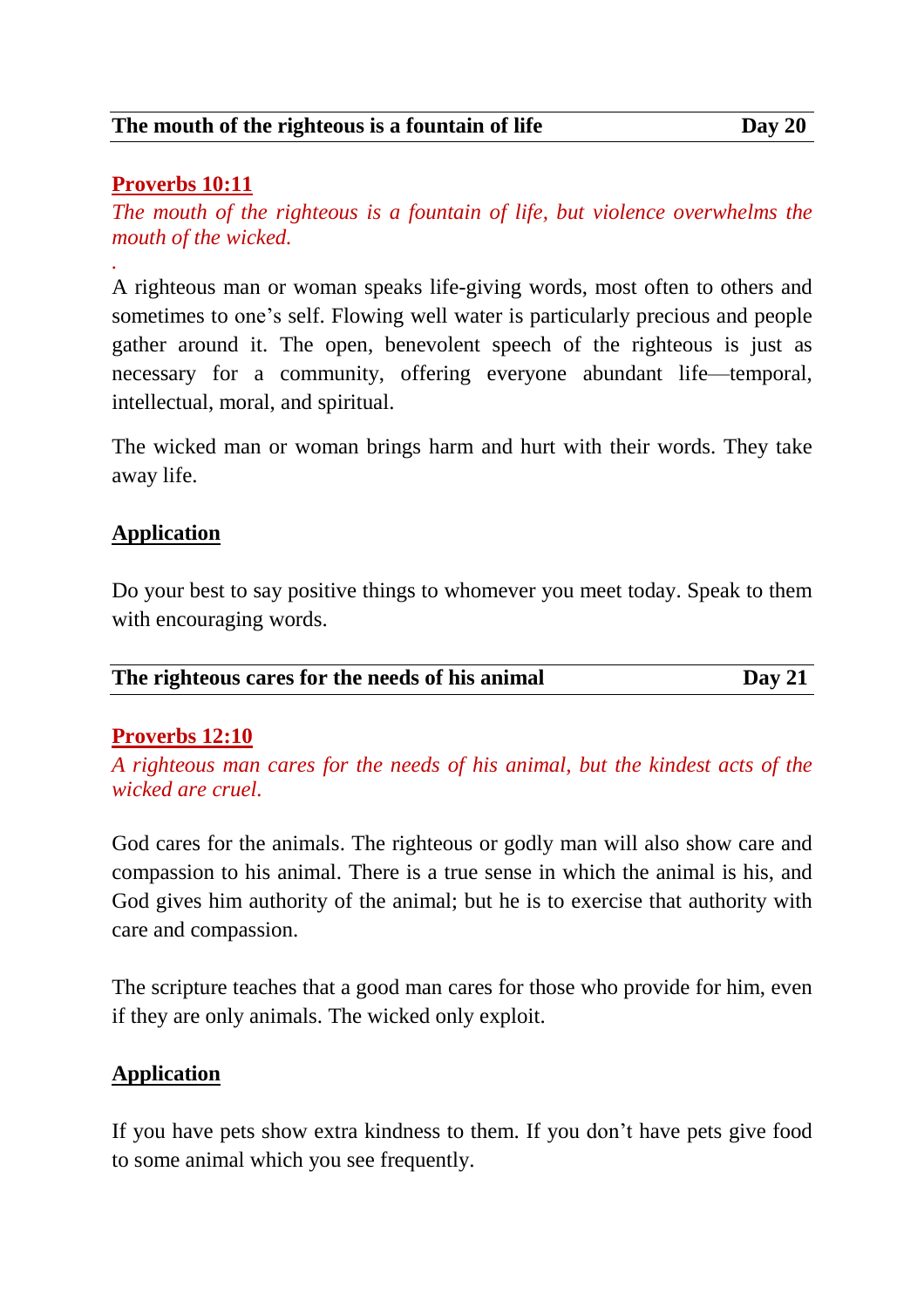#### **Proverbs 29:6**

*An evil man is snared by his own sin, but a righteous one can sing and be glad.*

A man may be evil in his character, yet it is his actual acts of sin that ruin him. Most evil men think they are celebrating life and freedom through their sin, but it will be a trap and a snare to them.

If sin belongs to the evil man, then singing and rejoicing belong to the righteous. The singing and rejoicing is an expression of what is inside them, just as much as the sin is an expression of what is inside the evil man.

## **Application**

Sing loudly few songs and praise God.

## **When the righteous prosper, the city rejoices Day 23**

## **Proverbs 11:10**

*When the righteous prosper, the city rejoices; when the wicked perish, there are shouts of joy.*

God gives favor among men with His righteous ones, and the community rejoices when they are blessed. When such men are encouraged and advanced into places of power and trust, the city rejoiceth; the citizens or subjects of that government rejoice, because they confidently expect justice and tranquillity, and many other benefits, by their administration of public affairs.

When the wicked perish, there is jubilation: As much as the community rejoices over the blessing of the righteous, they also celebrate the calamity and end of the wicked. Wicked men and women are not missed when they pass.

When the righteous triumph, there is great elation; but when the wicked rise to power, men go into hiding. (Proverbs 28:12)

When the righteous thrive, the people rejoice; when the wicked rule, the people groan. (Proverbs 29:2)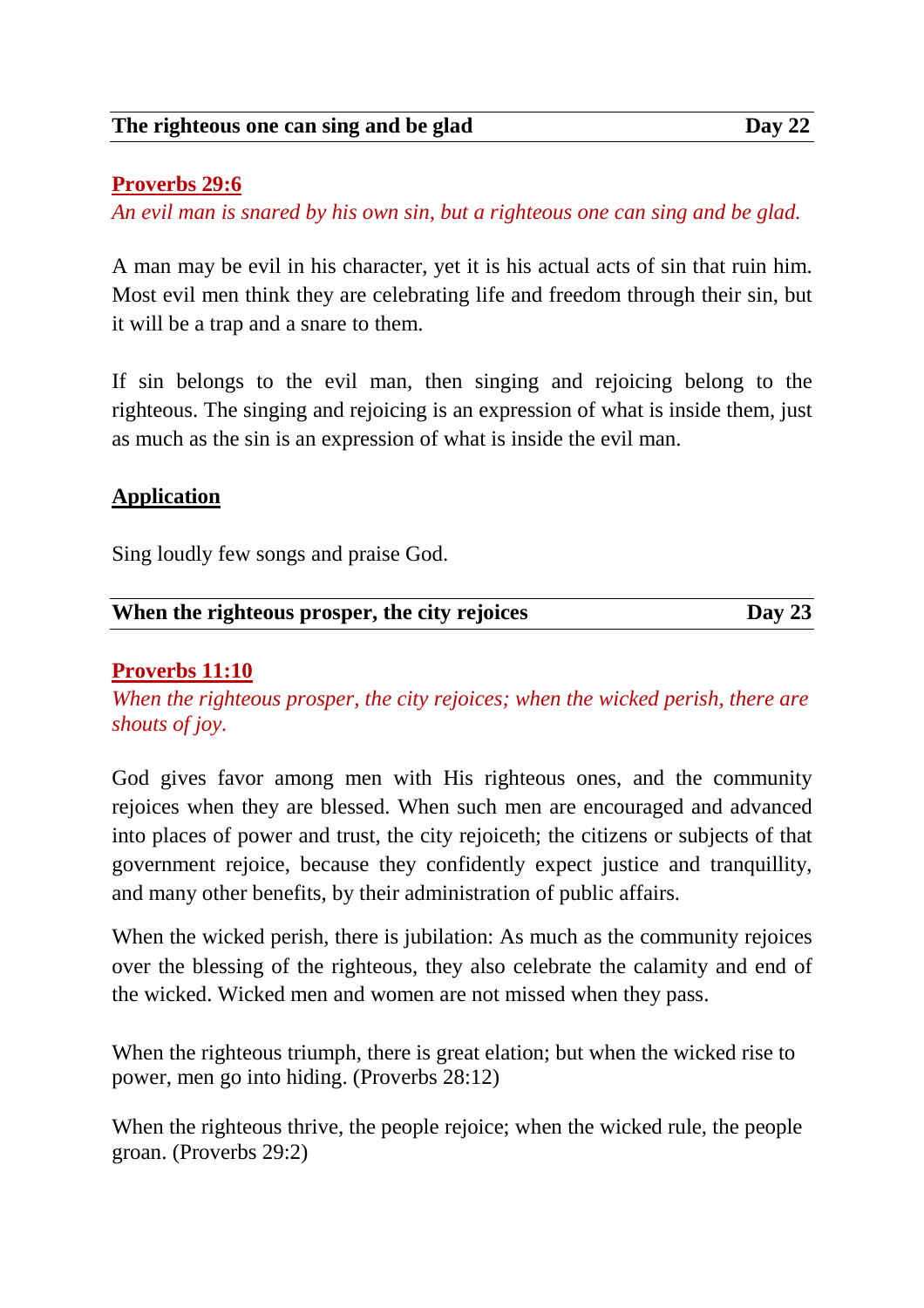## **Application**

Remember all who helped you to be righteous from childhood days and thank God for them. If possible send a thank you note to them.

| The righteous stand firm forever | Day 24 |
|----------------------------------|--------|

#### **Proverbs 10:25**

*When the storm has swept by, the wicked are gone, but the righteous stand firm forever.*

This scripture emphasizes the unstable and dangerous place the wicked stand in. Trouble (storm) comes to all people, but the wicked have no foundation to stand when it comes. As tornadoes that sweep every thing away before them; so shall the wrath of God sweep away the wicked; it shall leave him neither branch nor root.

Like the illustration used of the wise man who built upon the rock (Matthew 7:24-27), the righteous man has a firm, everlasting foundation and can withstand the whirlwind.

## **Application**

Ask God to give you wisdom to handle all the storm you face in your life.

| The house of the righteous stands firm | Day $25$ |
|----------------------------------------|----------|
|                                        |          |

## **Proverbs 12:7**

*Wicked men are overthrown and are no more, but the house of the righteous stands firm.*

Having no root in righteousness, the wicked cannot and will not stand. They will one day be overthrown and simply perish.

God will preserve His own righteous men and women. They and their house will endure that which would overthrow the house of the wicked.

#### **Application**

Have a discussion as a family about being more righteous and pray together.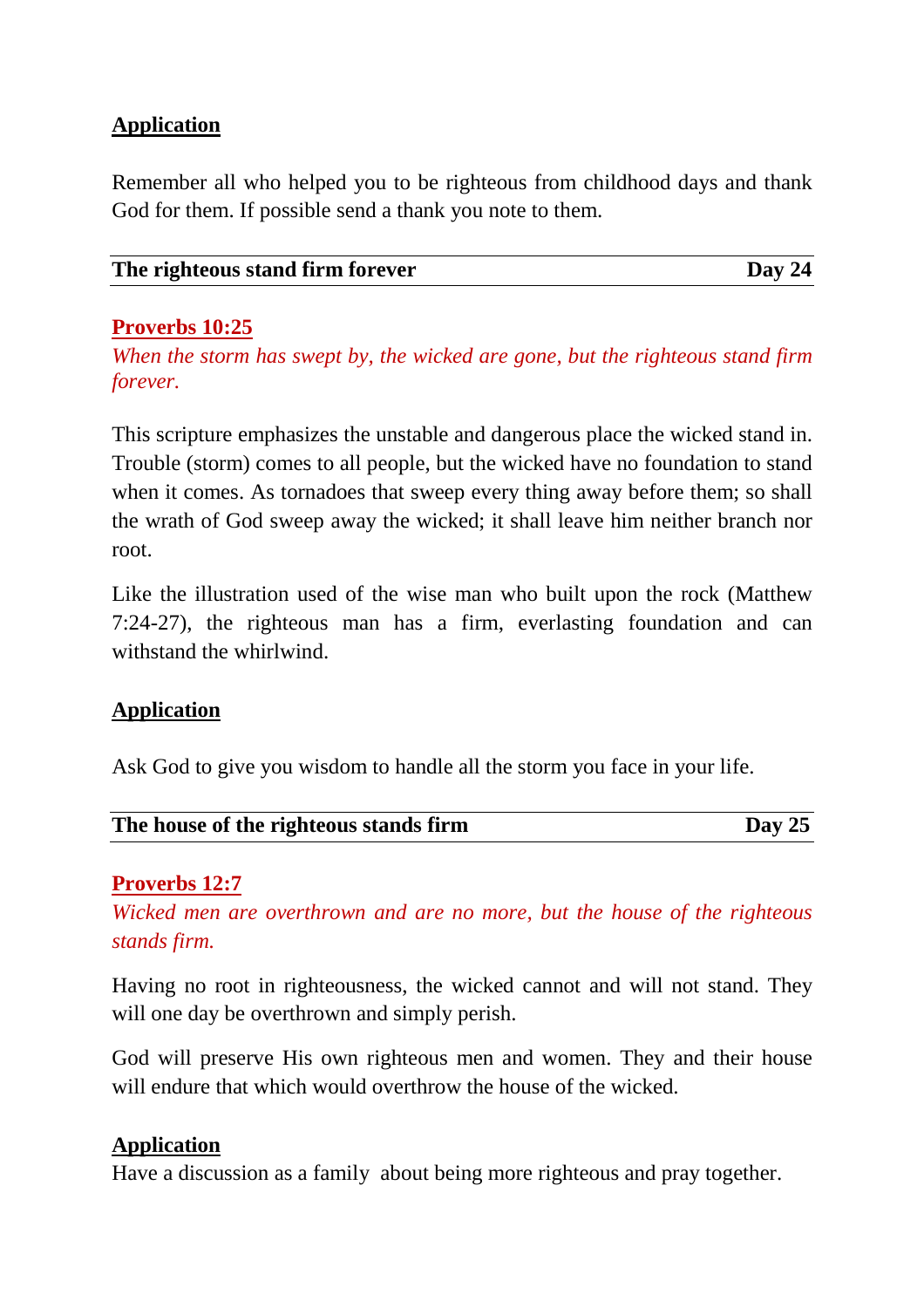#### **Proverbs 13:9**

*The light of the righteous shines brightly, but the lamp of the wicked is snuffed out.*

Righteousness – godliness as expressed in real life – is associated with light and with rejoicing. There is something wrong with the person who claims to be righteous rarely have evidence of light and rejoicing.

Righteousness is associated with light, but the wicked with darkness. The darkness conceived of here is one that is imposed by the judgment of a righteous God (will be put out).

#### **Application**

Read through Matthew chapter 6 and meditate on the acts of righteousness.

| The posterity of the righteous will be delivered | Day 27 |
|--------------------------------------------------|--------|
|                                                  |        |

#### **Proverbs 11:21**

*Though they join forces, the wicked will not go unpunished; But the posterity of the righteous will be delivered..*

Individually, man is not strong enough to resist God; collectively man is also not strong enough to resist God. God judged mankind when they joined forces to resist God in the days of the Tower of Babel (Genesis 11:1-9).

But the posterity of the righteous will be delivered: God's blessing will be upon His righteous ones, and upon their descendants (their posterity).

#### **Application**

Take time to teach your next generation about being righteous.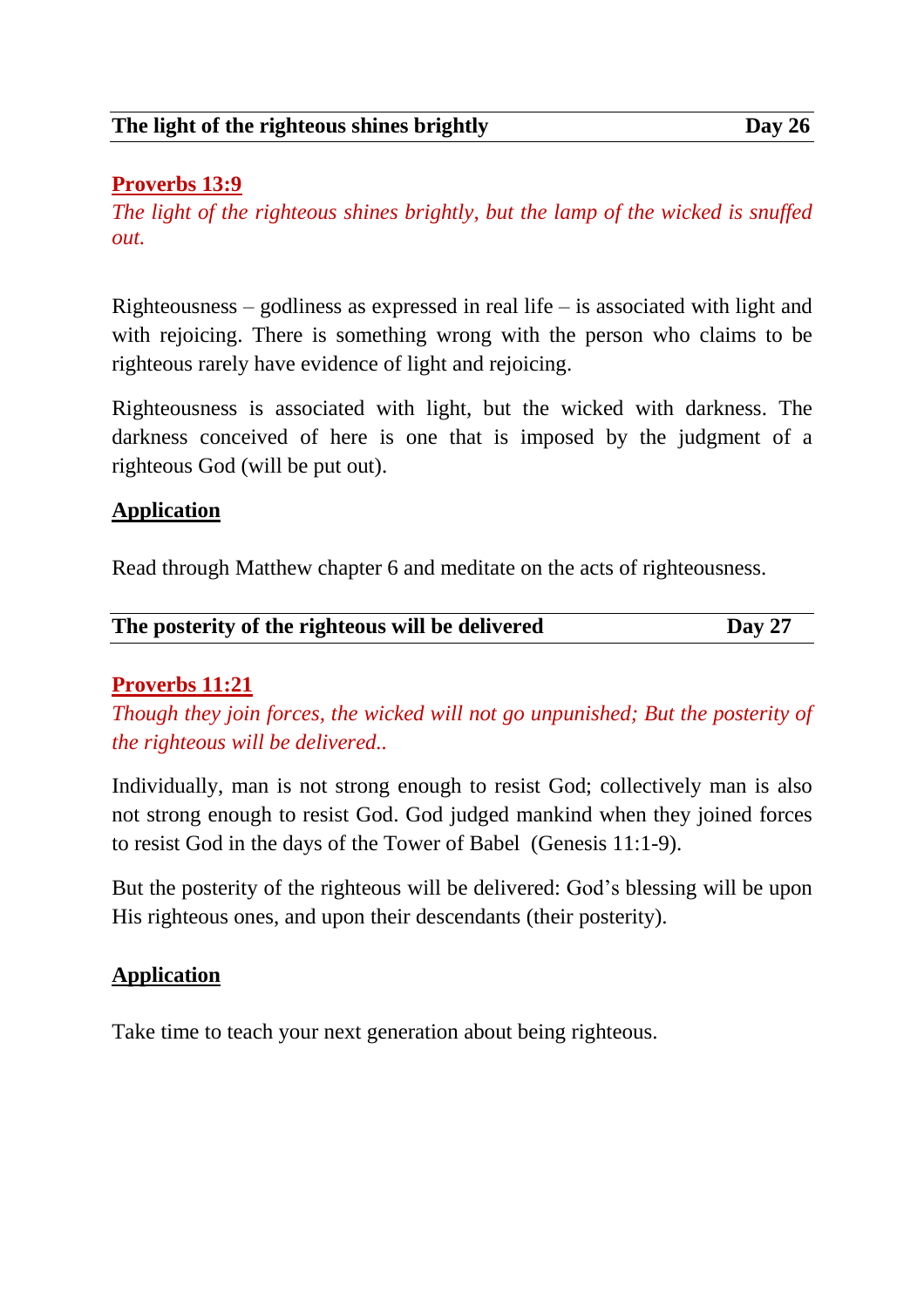#### **The heart of the righteous weighs its answers Day 28**

#### **Proverbs 15:28**

*The heart of the righteous weighs its answers, but the mouth of the wicked gushes evil.*

God's righteous ones – men and women of wisdom – think beforehand what they should and will say. Their words are not based only on impulse and reaction.

There is little self control when it comes to the mouth of the wicked. Evil words and ideas simply pour out from their mouth, with no wise thought beforehand.

The advice is to say less but better things. When words are many, sin is not absent, but he who holds his tongue is wise. (Proverbs 10:19)

#### **Application**

Practice thinking before saying.

| The righteous walk in the ways of the LORD | <b>Day 29</b> |
|--------------------------------------------|---------------|
|                                            |               |

#### **Hosea 14:9**

*Who is wise? He will realize these things. Who is discerning? He will understand them. The ways of the LORD are right; the righteous walk in them, but the rebellious stumble in them.*

There are two choices either rebel against the Lord and continue to stumble, or return to the Lord and walk securely in His ways. The first choice is foolish; the second choice is wise.

The wise man will understand that in His mercy, God offers a wonderful opportunity for repentance and restoration, and it is dangerous and foolish to neglect that invitation.

Even in the midst of promised judgment, the wise and understanding man sees that the ways of the LORD are right, and that ever announcement of judgment is an invitation to repentance.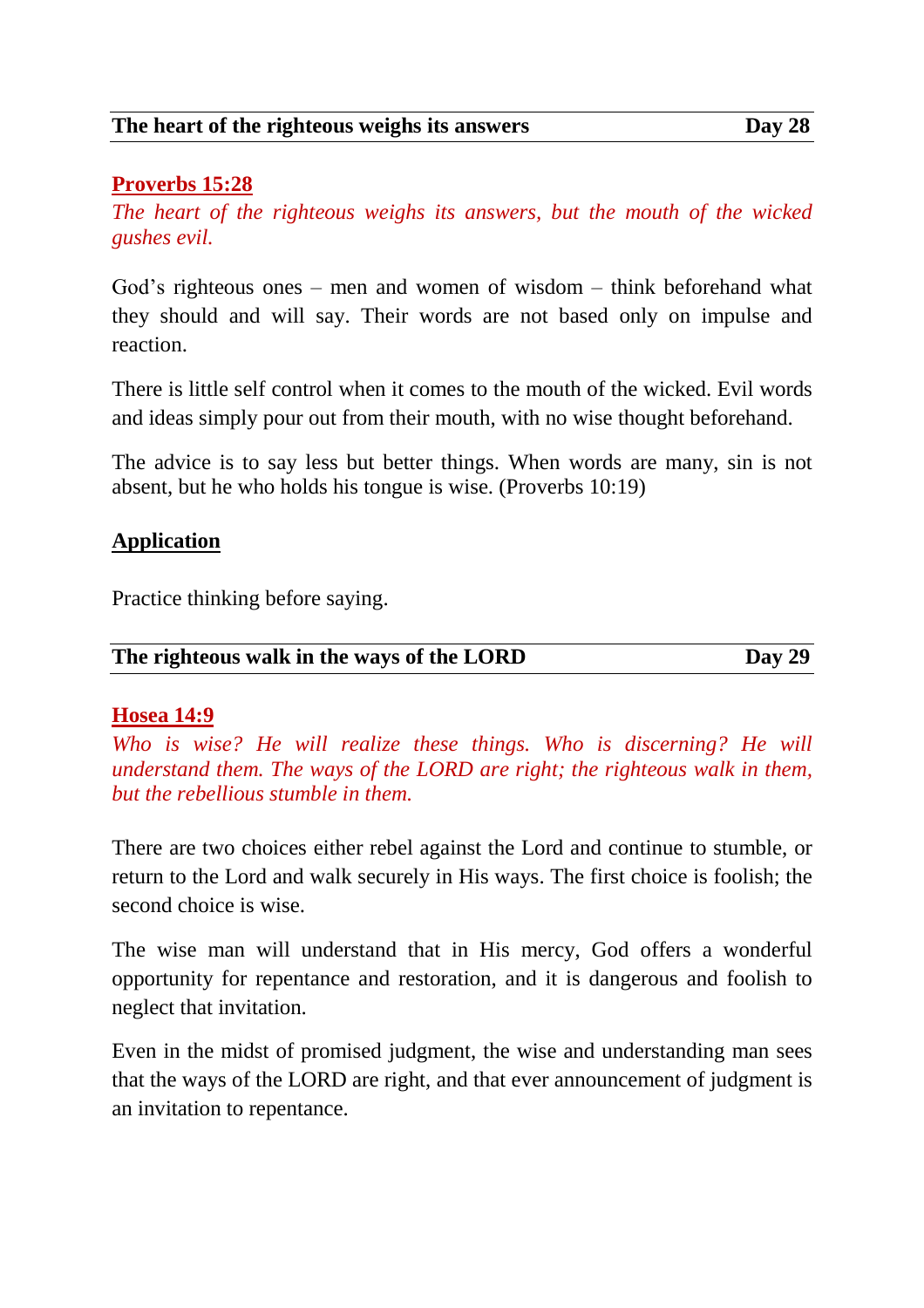## **Application**

Do you stumble in the ways of the LORD? Talk to someone and seek advice.

| The righteous are safe | Day 30 |
|------------------------|--------|
|                        |        |

**Proverbs 18:10**

*The name of the LORD is a strong tower; the righteous run to it and are safe.*

God provides a wonderful and strong defense. This is rooted not in a magical saying of His name as if it were a charm or a spell, but in the name of the LORD as a declaration of His character, His person.

Within these walls, which of us needs to worry that the sharpest arrow can harm us? We realize our security from external trouble as we exercise our faith. We are safe from God's avenging justice, from the curse of the law, from sin, from condemnation, from the second death.

God invites all to find refuge in His name; whoever calls upon the name of the Lord shall be saved. Those who humbly run to God and find refuge with Him are His righteous ones, so it is the righteous who run to it.

#### **Application**

In your prayer remember the times you took refuge from God running to Him.

| With favor the LORD will surround the righteous | <b>Day 31</b> |
|-------------------------------------------------|---------------|
|-------------------------------------------------|---------------|

#### **Psalm 5:12**

*For You, O Lord, will bless the righteous; With favor You will surround him as with a shield..*

This is the greatest blessing of all – the favor of God. Knowing that God looks on us with favor and pleasure is the greatest knowledge in the world. This is our standing in grace.